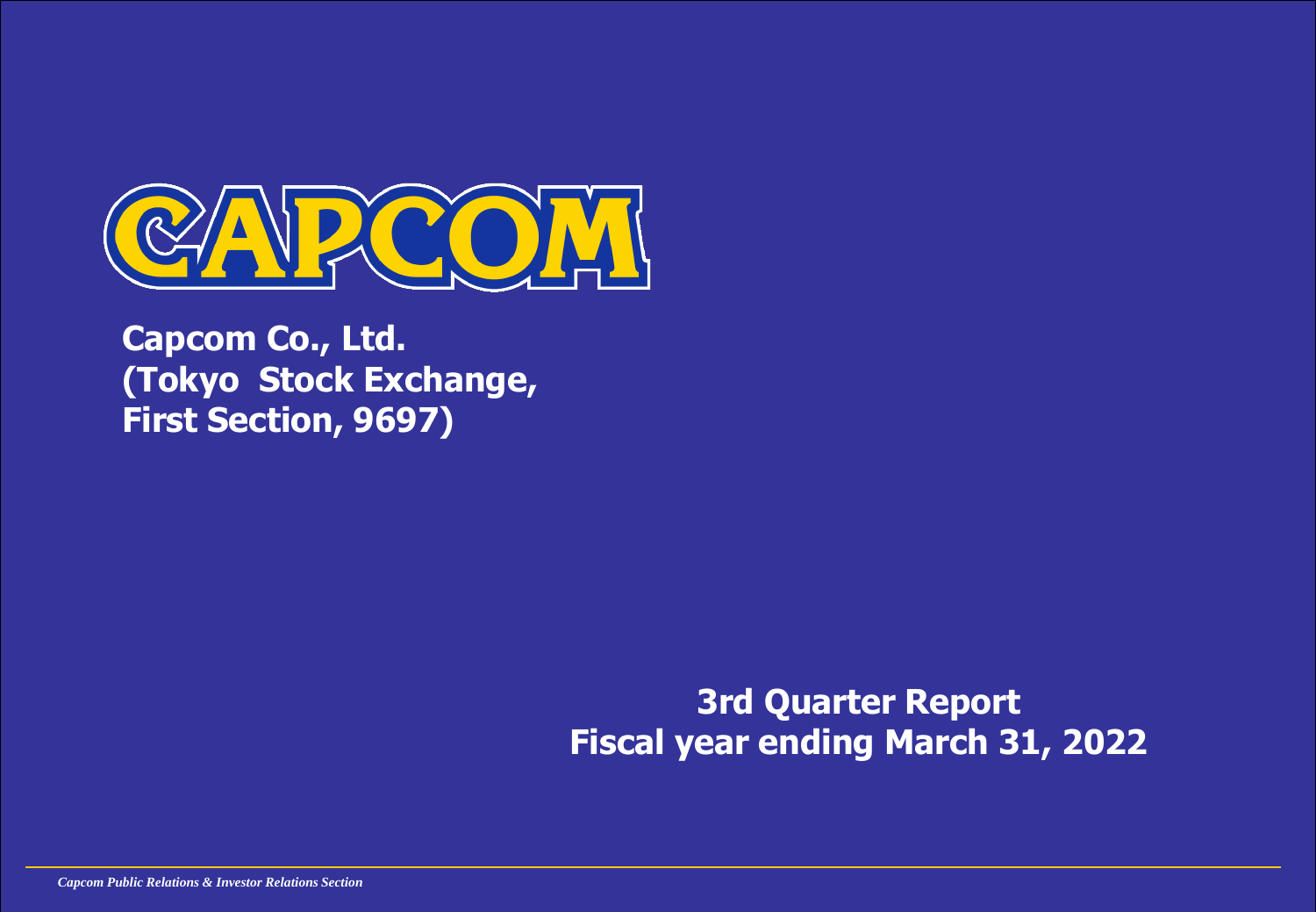### **Major Takeaways**

#### ◼ **Regarding Q3 Results**

- **Digital sales for major new titles and catalog titles contributed to YoY sales and profit growth**
- **Profit items tracking in-line with expectations compared to fullyear fiscal guidance**
- **Continuing to prioritize safety in business operations and minimize impact of COVID-19**
- **Scheduled to join Prime Market division of the Tokyo Stock Exchange in April 2022**
- ◼ **Regarding Full-Year Business Plan**
	- **Currently no changes to initial full-year guidance**
	- **Released Monster Hunter Rise for PC, on January 12, 2022 (January 13 JST)**

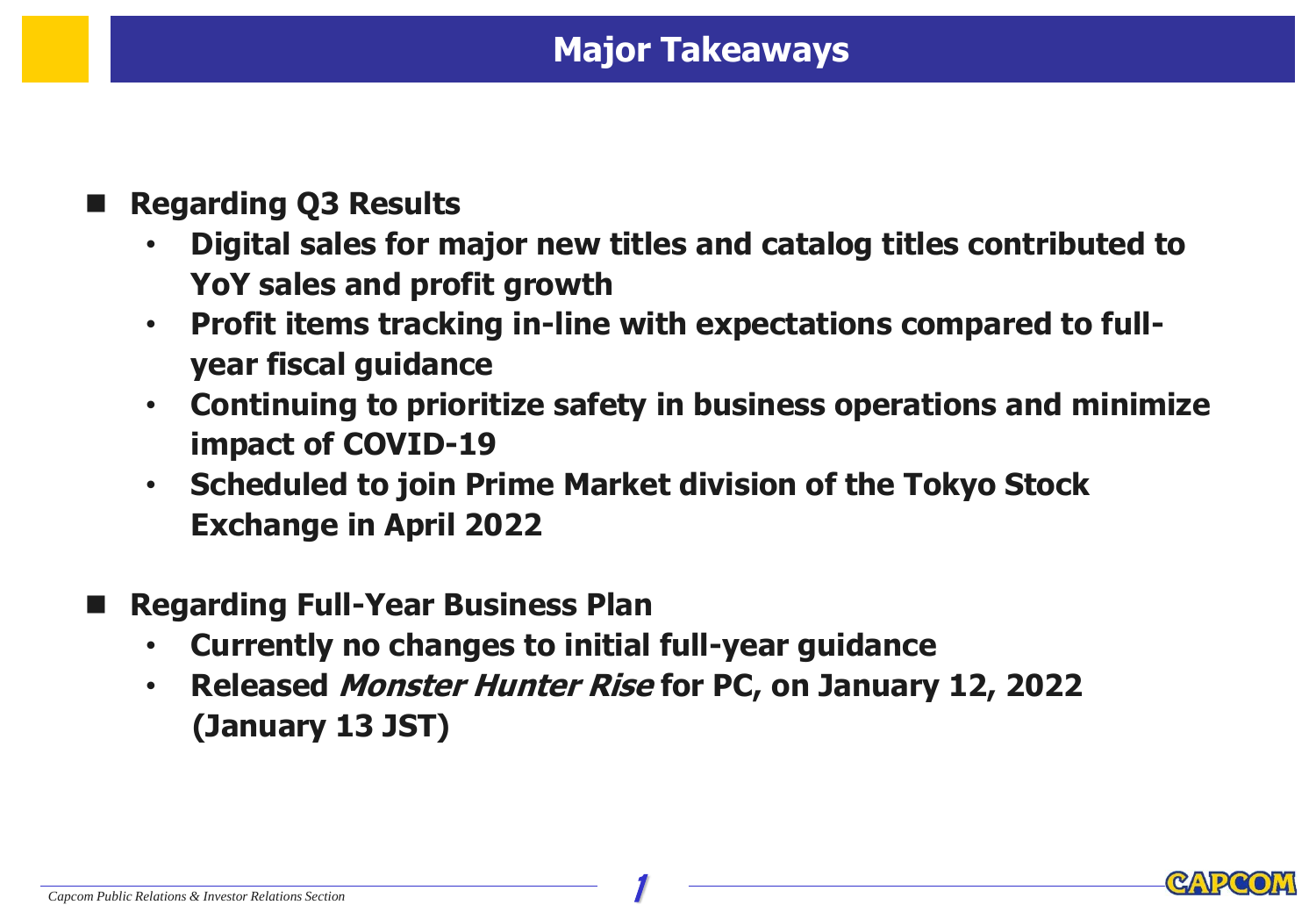# **Contents** page

| 1. Forecasts for FY3/22 <b>Manual Community Contracts</b> |    |
|-----------------------------------------------------------|----|
|                                                           |    |
|                                                           |    |
|                                                           |    |
| Summary of Major Financial Information / Our Major IP     | 14 |
|                                                           |    |

#### **Forward-looking Statements**

Strategies, plans, outlooks and other statements that are not historical facts are based on assumptions that use information currently available and reasonable judgments. Actual performance may be significantly different from these statements for a number of reasons.

In the entertainment industry, which includes Capcom, performance may be highly volatile because of diverging user needs and other changes in market conditions.

Factors that can affect Capcom's performance include: (1) the number of hit titles and sales volume in the Home Video Game Business, which accounts for the majority of sales; (2) progress in developing home video games; (3) consumer demand for home video game consoles; (4) sales outside Japan; (5) changes in stock prices and exchange rates; (6) alliances with other companies concerning product development, sales and other operations; (7) changes in market conditions; (8) natural disasters, disease outbreaks, economic crises and other unforeseeable events. Please note that this is not a complete list of factors that can influence Capcom's operating results.

CAPO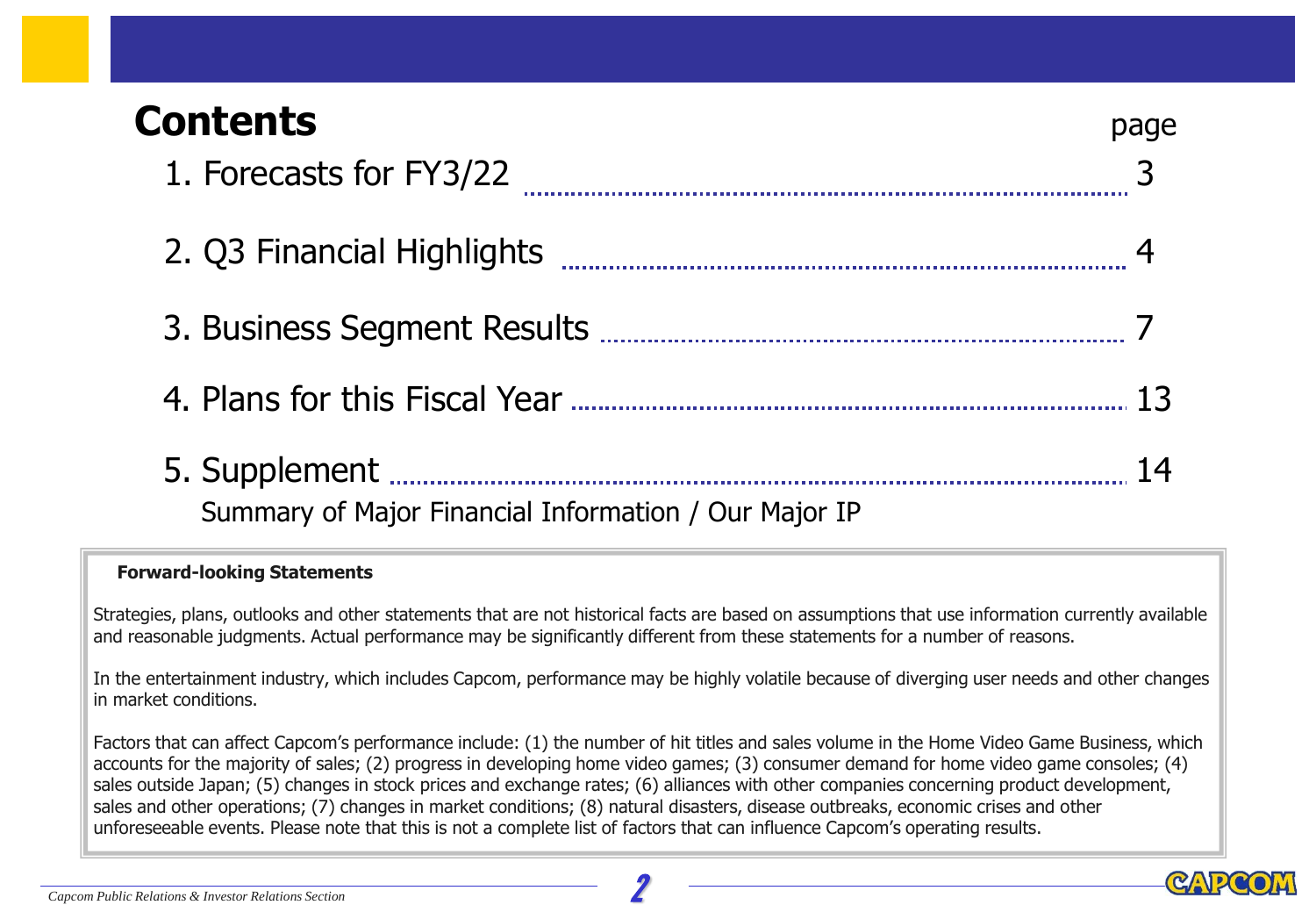# **Aiming for nine consecutive years of OP growth and highest profit**

#### **in company history, driven by Digital Contents business**

|                                                           |        |                          | (million yen) |
|-----------------------------------------------------------|--------|--------------------------|---------------|
|                                                           | 2021/3 | 2022/3 Plan   Difference |               |
| <b>Net sales</b>                                          | 95,308 | 100,000                  | 4,692         |
| <b>Operating income</b>                                   | 34,596 | 42,000                   | 7,404         |
| <b>Operating margin</b>                                   | 36.3%  | 42.0%                    |               |
| <b>Ordinary income</b>                                    | 34,845 | 42,000                   | 7.155         |
| <b>Net income attributable</b><br>to owners of the parent | 24,923 | 30,000                   | 5,077         |

**\*No changes to the full-year forecast announced on May 10, 2021.**

- Earnings per share forecast: ¥140.52
- Dividend forecast: interim dividend of ¥18 and year-end dividend of ¥18 resulting in a ¥36 dividend for the fiscal year

\*With an effective date of April 1, 2021, Capcom performed a 2-for-1 stock split of its common stock.

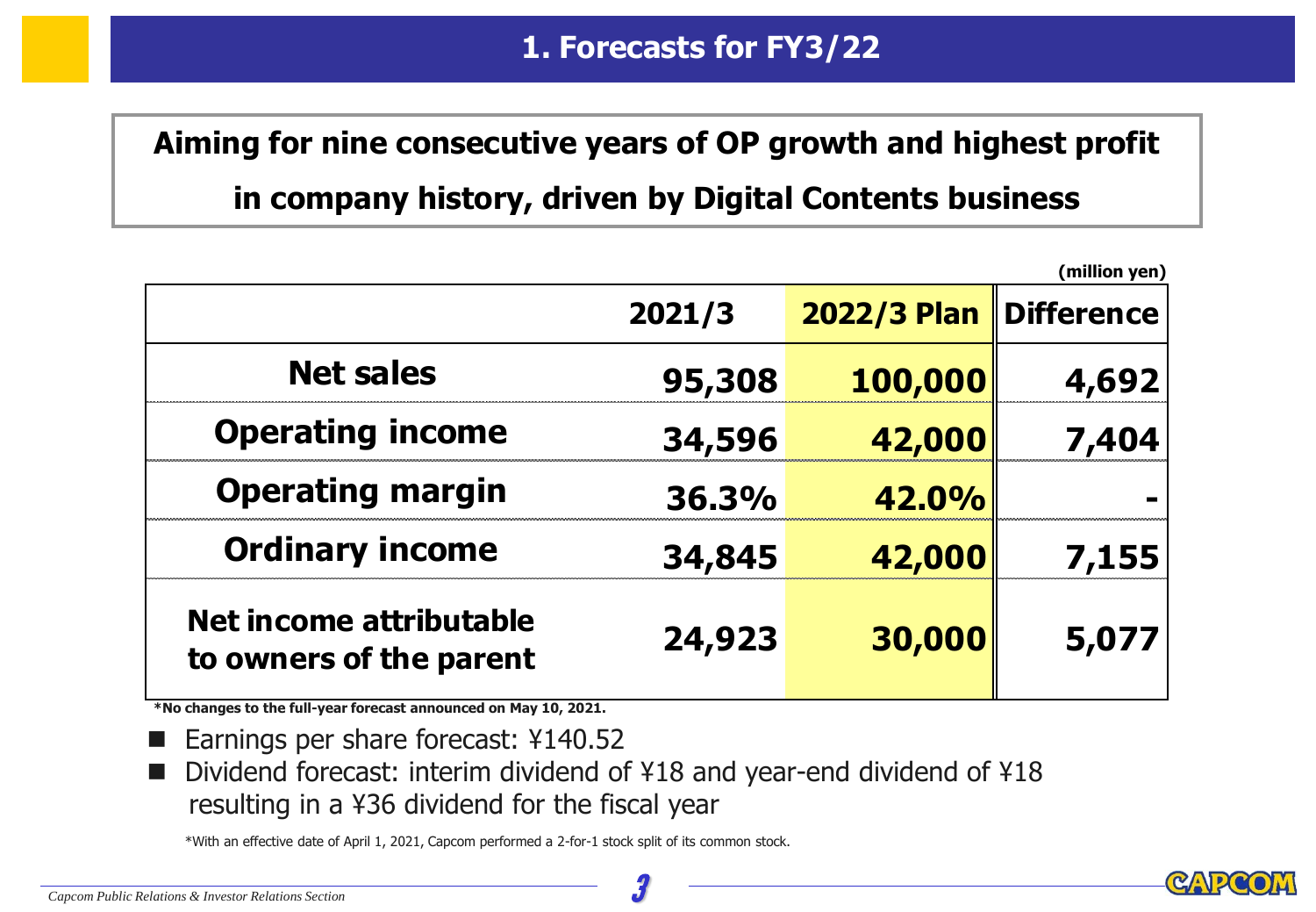■ 9 Months Results in FY12/20 vs. FY12/21

|                                                    |              |              | (million yen)     |
|----------------------------------------------------|--------------|--------------|-------------------|
|                                                    | 2020/12      | 2021/12      | <b>Difference</b> |
| <b>Net sales</b>                                   | 64,867       | 88,163       | 23,296            |
| <b>Operating income</b>                            | 24,382       | 35,096       | 10,714            |
| <b>Operating margin</b>                            | <b>37.6%</b> | <b>39.8%</b> |                   |
| <b>Ordinary income</b>                             | 24,088       | 36,148       | 12,060            |
| Net income attributable<br>to owners of the parent | 17,523       | 26,708       | 9,185             |

- Sales and profits up YoY driven primarily by contributions of two major new titles and digital sales in the Consumer sub-segment
- Booked ¥761 million in non-operating income due to gain on liquidation of subsidiaries

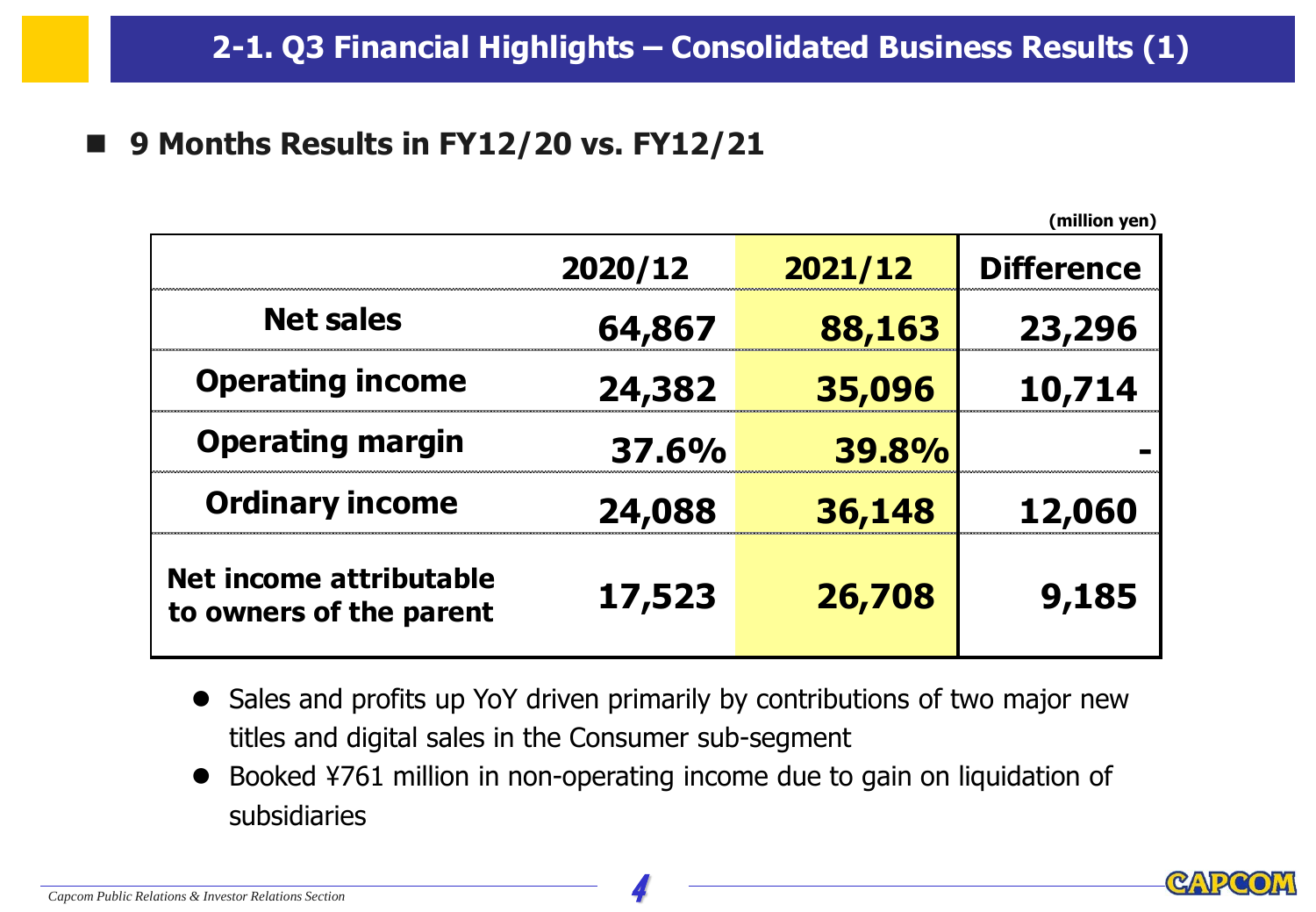#### ■ **FY12/21 Net Sales/Operating Income (by segment)**

|                             |          |          |                   | (million yen)      |
|-----------------------------|----------|----------|-------------------|--------------------|
|                             | 2020/12  | 2021/12  | <b>Difference</b> | <b>2022/3 Plan</b> |
| <b>Net sales</b>            | 64,867   | 88,163   | 23,296            | 100,000            |
| <b>Digital Contents</b>     | 48,966   | 70,453   | 21,487            | 77,800             |
| <b>Arcade Operations</b>    | 7,018    | 8,992    | 1,974             | 13,000             |
| <b>Amusement Equipments</b> | 6,712    | 4,937    | $-1,775$          | 5,500              |
| <b>Other Businesses</b>     | 2,170    | 3,781    | 1,611             | 3,700              |
| <b>Operating income</b>     | 24,382   | 35,096   | 10,714            | 42,000             |
| <b>Digital Contents</b>     | 24,787   | 35,894   | 11,107            | 44,800             |
| <b>Arcade Operations</b>    | 86       | 419      | 333               | 700                |
| <b>Amusement Equipments</b> | 2,431    | 1,932    | -499              | 2,000              |
| <b>Other Businesses</b>     | 861      | 1,549    | 688               | 1,000              |
| Adjustments*                | $-3,785$ | $-4,699$ | $-914$            | $-6,500$           |

**\*Adjustments include unallocated corporate operating expenses. The corporate operating expenses, which do not belong to any reportable segment, mainly consist of administrative expenses.**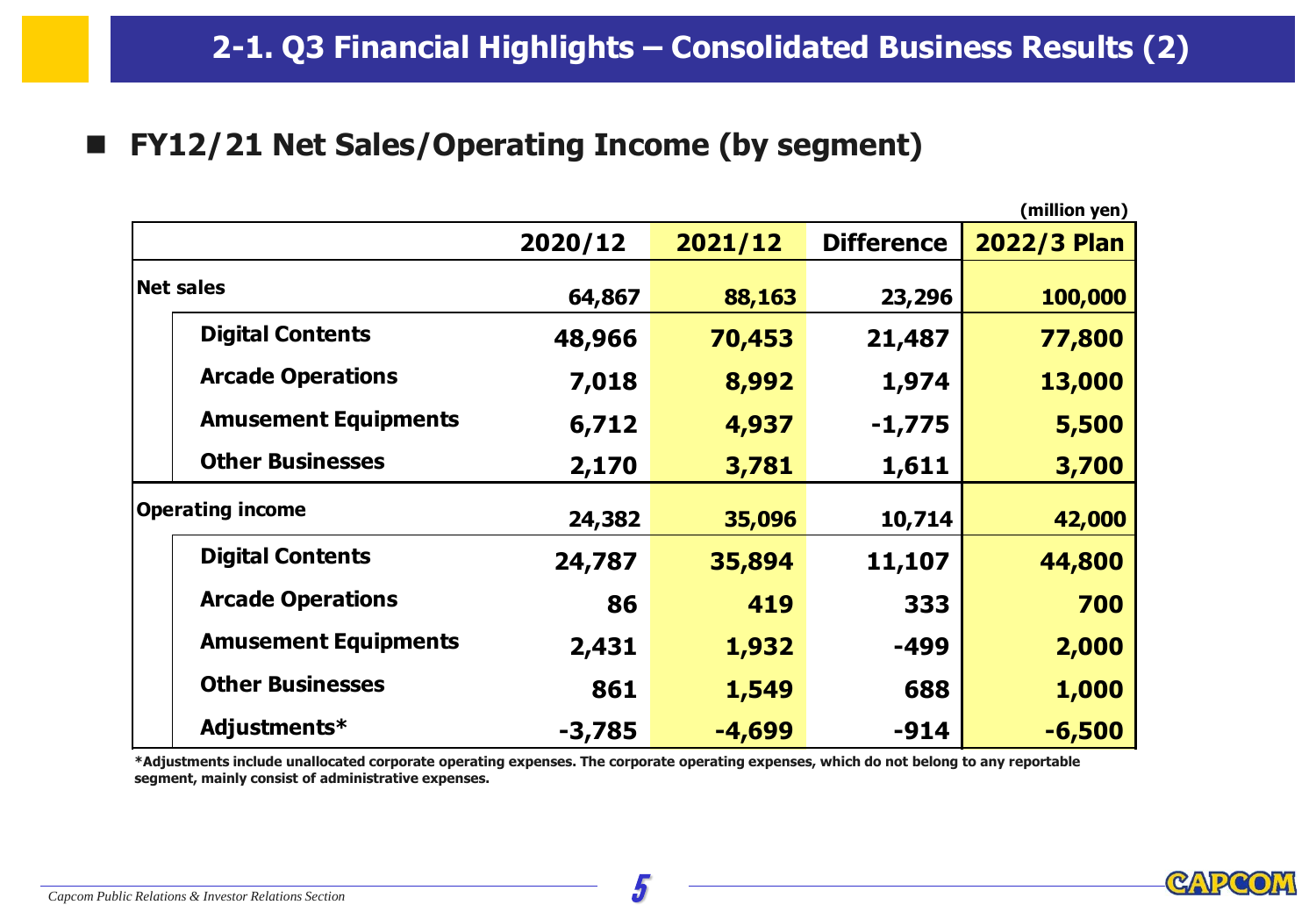#### ■ **FY12/21 Balance Sheet/Statement of Cashflows (Summary)**

| <b>Balance Sheet</b><br>(million yen)                                              |         |         |                   |  |  |  |
|------------------------------------------------------------------------------------|---------|---------|-------------------|--|--|--|
| <b>Assets</b>                                                                      | 2021/3  | 2021/12 | <b>Difference</b> |  |  |  |
| <b>Current Assets</b>                                                              | 127,391 | 141,299 | 13,908            |  |  |  |
| Cash on hand and in banks                                                          | 71,239  | 100,774 | 29,535            |  |  |  |
| Notes and accounts receivable - trade                                              | 25,096  | 9,866   | $-15,230$         |  |  |  |
| Work in progress for game software                                                 | 24,443  | 26,148  | 1,705             |  |  |  |
| Other                                                                              | 6,613   | 4,511   | $-2,102$          |  |  |  |
| <b>Fixed Assets</b>                                                                | 36,321  | 34,531  | $-1,790$          |  |  |  |
| <b>Total assets</b>                                                                | 163,712 | 175,831 | 12,119            |  |  |  |
| <b>Liabilities</b>                                                                 |         |         |                   |  |  |  |
| <b>Current Liabilities</b>                                                         | 32,590  | 26,561  | $-6,029$          |  |  |  |
| Notes and accounts payable - trade<br>Electronically recorded monetary liabilities | 3,702   | 3,393   | $-309$            |  |  |  |
| <b>Deffered revenue</b>                                                            | 6,673   | 8,338   | 1,665             |  |  |  |
| Other                                                                              | 22,215  | 14,830  | $-7,385$          |  |  |  |
| <b>Long-term liabilities</b>                                                       | 10,327  | 10,251  | $-76$             |  |  |  |
| <b>Total liabilities</b>                                                           | 42,918  | 36,813  | $-6,105$          |  |  |  |
| <b>Net Assets</b>                                                                  |         |         |                   |  |  |  |
| <b>Shareholders' equity</b>                                                        | 120,967 | 138,920 | 17,953            |  |  |  |
| <b>Other</b>                                                                       | $-173$  | 96      | 269               |  |  |  |
| <b>Total net assets</b>                                                            | 120,794 | 139,017 | 18,223            |  |  |  |
| <b>Total liabilities and net assets</b>                                            | 163,712 | 175,831 | 12,119            |  |  |  |

| <b>Balance Sheet</b>                                                               |         |         | (million yen)     | <b>Statement of Cashflows</b>                                          |          |          | (million yen)     |
|------------------------------------------------------------------------------------|---------|---------|-------------------|------------------------------------------------------------------------|----------|----------|-------------------|
| <b>Assets</b>                                                                      | 2021/3  | 2021/12 | <b>Difference</b> |                                                                        | 2020/12  | 2021/12  | <b>Difference</b> |
| Current Assets                                                                     | 127,391 | 141,299 | 13,908            | <b>Cash flows from operating activities</b>                            | 7,867    | 41,461   | 33,594            |
| Cash on hand and in banks                                                          | 71,239  | 100,774 | 29,535            | Net income before income taxes                                         | 24,078   | 36,142   | 12,064            |
| Notes and accounts receivable - trade                                              | 25,096  | 9,866   | $-15,230$         | Change in notes and accounts receivable - trade                        | 4,382    | 15,253   | 10,871            |
| Work in progress for game software                                                 | 24,443  | 26,148  | 1,705             | (Negative numbers indicate an increase)                                |          |          |                   |
| Other                                                                              | 6,613   | 4,511   | $-2,102$          | Change in work in progress for game software                           | $-2,729$ | $-1,701$ | 1,028             |
| <b>Fixed Assets</b>                                                                | 36,321  | 34,531  | $-1,790$          | (Negative numbers indicate an increase)                                |          |          |                   |
| Total assets                                                                       | 163,712 | 175,831 | 12,119            | <b>Cash flows from investing activities</b>                            | $-3,372$ | $-6,724$ | $-3,352$          |
| <b>Liabilities</b>                                                                 |         |         |                   |                                                                        |          |          |                   |
| <b>Current Liabilities</b>                                                         | 32,590  | 26,561  | $-6,029$          | <b>Cash flows from financing activities</b>                            | $-6,439$ | $-9,537$ | $-3,098$          |
| Notes and accounts payable - trade<br>Electronically recorded monetary liabilities | 3,702   | 3,393   | $-309$            | <b>Effect of exchange rate changes</b><br>on cash and cash equivalents | $-361$   | 605      | 966               |
| <b>Deffered revenue</b>                                                            | 6,673   | 8,338   | 1,665             | Net change in cash                                                     | $-2,305$ | 25,804   | 28,109            |
| Other                                                                              | 22,215  | 14,830  | $-7,385$          | and cash equivalents                                                   |          |          |                   |
| Long-term liabilities                                                              | 10,327  | 10,251  | -76               | <b>Cash and cash equivalents</b>                                       | 59,672   | 64,043   | 4,371             |
| Total liabilities                                                                  | 42,918  | 36,813  | $-6,105$          | at beginning of year                                                   |          |          |                   |
| <b>Net Assets</b>                                                                  |         |         |                   | Cash and cash equivalents<br>at end of quarter                         | 57,366   | 89,848   | 32,482            |
| Sharahnldare' aguity                                                               | 120027  | 120.020 | 1700              |                                                                        |          |          |                   |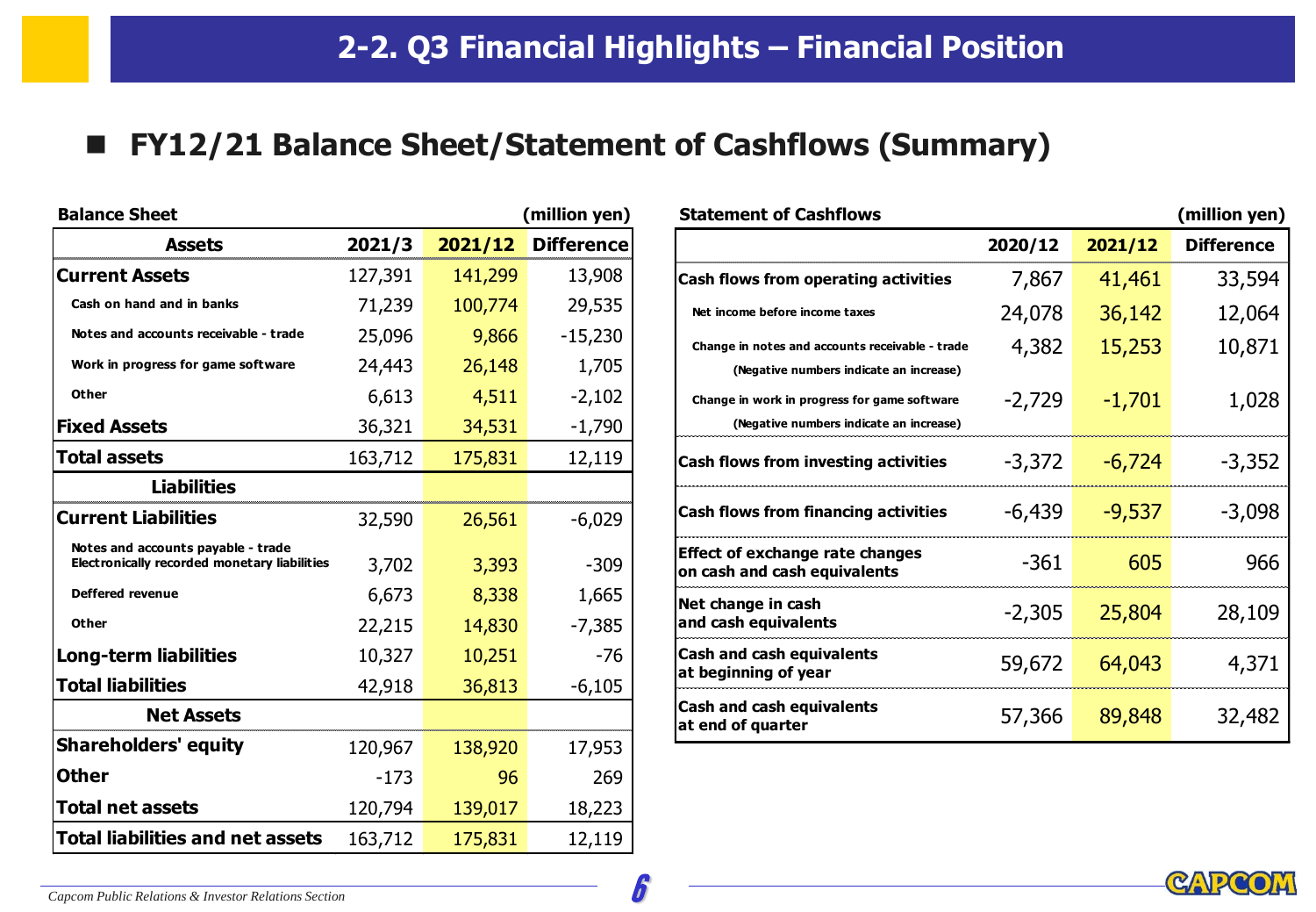# **Both package and digital sales grew driven by new major titles and catalog titles in the Consumer sub-segment**

| <b>The Second</b> | <b>Digital Contents Performance for the 9 Months</b> |         |         |              | (100 million yen) |
|-------------------|------------------------------------------------------|---------|---------|--------------|-------------------|
|                   |                                                      | 2019/12 | 2020/12 | 2021/12      | 2022/3 Plan       |
|                   | <b>Net sales</b>                                     | 405     | 489     | 704          | 778               |
|                   | <b>Consumer Breakdown</b>                            |         |         |              |                   |
|                   | <b>Package</b>                                       | 97      | 99      | 256          | 218               |
|                   | Digital (incl. digital license)                      | 282     | 343     | 418          | 515               |
|                   | <b>Digital license portion</b>                       |         | 29      | 8            | 5                 |
|                   | <b>Consumer total</b>                                | 379     | 442     | 674          | 733               |
|                   | Deferred revenue portion                             |         |         | $-16$        |                   |
|                   |                                                      |         |         |              |                   |
|                   | <b>Mobile Contents</b>                               | 26      | 47      | 30           | 45                |
|                   | <b>Operating income</b>                              | 198     | 247     | 358          | 448               |
|                   | <b>Operating margin</b>                              | 49.0%   | 50.6%   | <b>50.9%</b> | <b>57.6%</b>      |

**\*Digital license indicates one-time income from providing content etc. to online platforms**

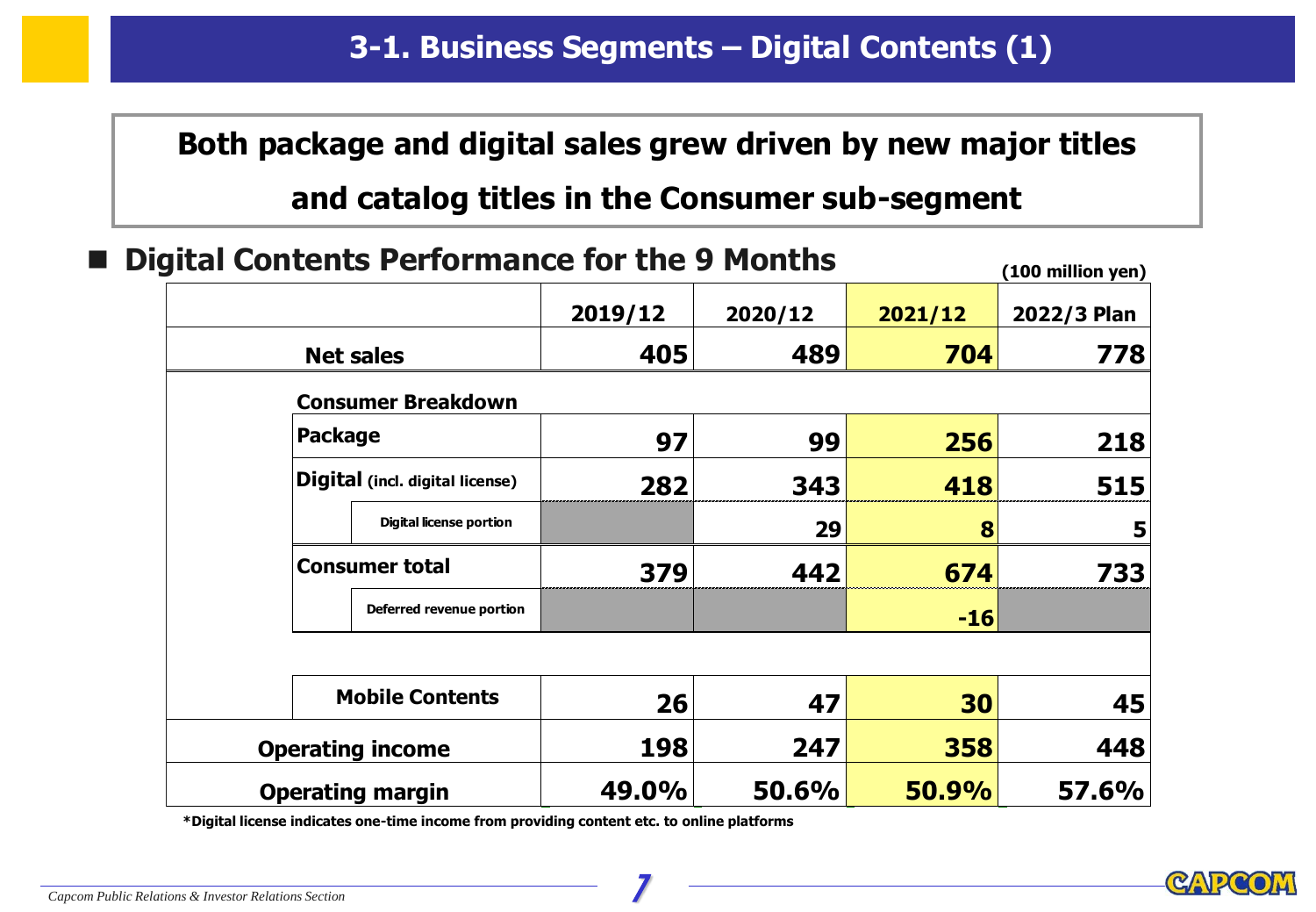#### **Unit sales volume up YoY**

**Growth across all categories, including overseas and digital sales**

#### ■ Unit Sales for the 9 Months (Consumer)

|                                          |                                                             |        |                                                                                                             |                                                                                                                                                                        |           |                                                                                                                                                   | (units in thousands) |        |
|------------------------------------------|-------------------------------------------------------------|--------|-------------------------------------------------------------------------------------------------------------|------------------------------------------------------------------------------------------------------------------------------------------------------------------------|-----------|---------------------------------------------------------------------------------------------------------------------------------------------------|----------------------|--------|
|                                          | 2019/12                                                     |        | 2020/12                                                                                                     |                                                                                                                                                                        | 2021/12   |                                                                                                                                                   | 2022/3 Plan          |        |
| <b>New Titles (SKU)</b>                  |                                                             | 22     |                                                                                                             | 11                                                                                                                                                                     |           | 19                                                                                                                                                |                      | 24     |
| Number of titles sold /<br>sales regions |                                                             |        |                                                                                                             |                                                                                                                                                                        | 301 / 211 |                                                                                                                                                   |                      |        |
| <b>Total unit sales</b>                  |                                                             | 16,500 |                                                                                                             | 19,800                                                                                                                                                                 |           | 25,800                                                                                                                                            |                      | 32,000 |
| Overseas units                           | 13,350                                                      | 80.9%  | 17,100                                                                                                      | 86.4%                                                                                                                                                                  | 21,550    | 83.5%                                                                                                                                             | 26,400               | 82.5%  |
| Japan units                              | 3,150                                                       | 19.1%  | 2,700                                                                                                       | 13.6%                                                                                                                                                                  | 4,250     | 16.5%                                                                                                                                             | 5,600                | 17.5%  |
| Digital units                            | 12,800                                                      | 77.6%  | 16,200                                                                                                      | 81.8%                                                                                                                                                                  | 18,700    | 72.5%                                                                                                                                             | 26,500               | 82.8%  |
| Physical units                           | 3,700                                                       | 22.4%  | 3,600                                                                                                       | 18.2%                                                                                                                                                                  | 7,100     | 27.5%                                                                                                                                             | 5,500                | 17.2%  |
| Catalog units                            | 12,200                                                      | 73.9%  | 15,800                                                                                                      | 79.8%                                                                                                                                                                  | 18,200    | 70.5%                                                                                                                                             | 23,900               | 74.7%  |
| New units                                | 4,300                                                       | 26.1%  | 4,000                                                                                                       | 20.2%                                                                                                                                                                  | 7,600     | 29.5%                                                                                                                                             | 8,100                | 25.3%  |
| <b>Major titles</b><br><b>New</b>        | Monster Hunter World:<br>Iceborne                           |        | <b>Resident Evil Village</b><br>Resident Evil 3<br><b>Monster Hunter Stories 2:</b><br><b>Wings of Ruin</b> |                                                                                                                                                                        |           | Resident Evil Village<br>Monster Hunter Stories 2:<br>Wings of Ruin                                                                               |                      |        |
| Catalog                                  | Monster Hunter: World<br>Resident Evil 2<br>Devil May Cry 5 |        | Monster Hunter World: Iceborne<br>Resident Evil 2<br>Monster Hunter: World<br>Resident Evil 7 biohazard     | <b>Monster Hunter Rise</b><br>Resident Evil 7 biohazard<br><b>Resident Evil 2</b><br>Monster Hunter World: Iceborne<br><b>Resident Evil 3</b><br>Monster Hunter: World |           | Monster Hunter Rise<br>Monster Hunter World: Iceborne<br>Resident Evil 3<br>Resident Evil 2<br>Monster Hunter: World<br>Resident Evil 7 biohazard |                      |        |

**\*"New": titles released in the current fiscal year; "Catalog": titles released in the previous fiscal year or earlier \*Includes distribution titles**

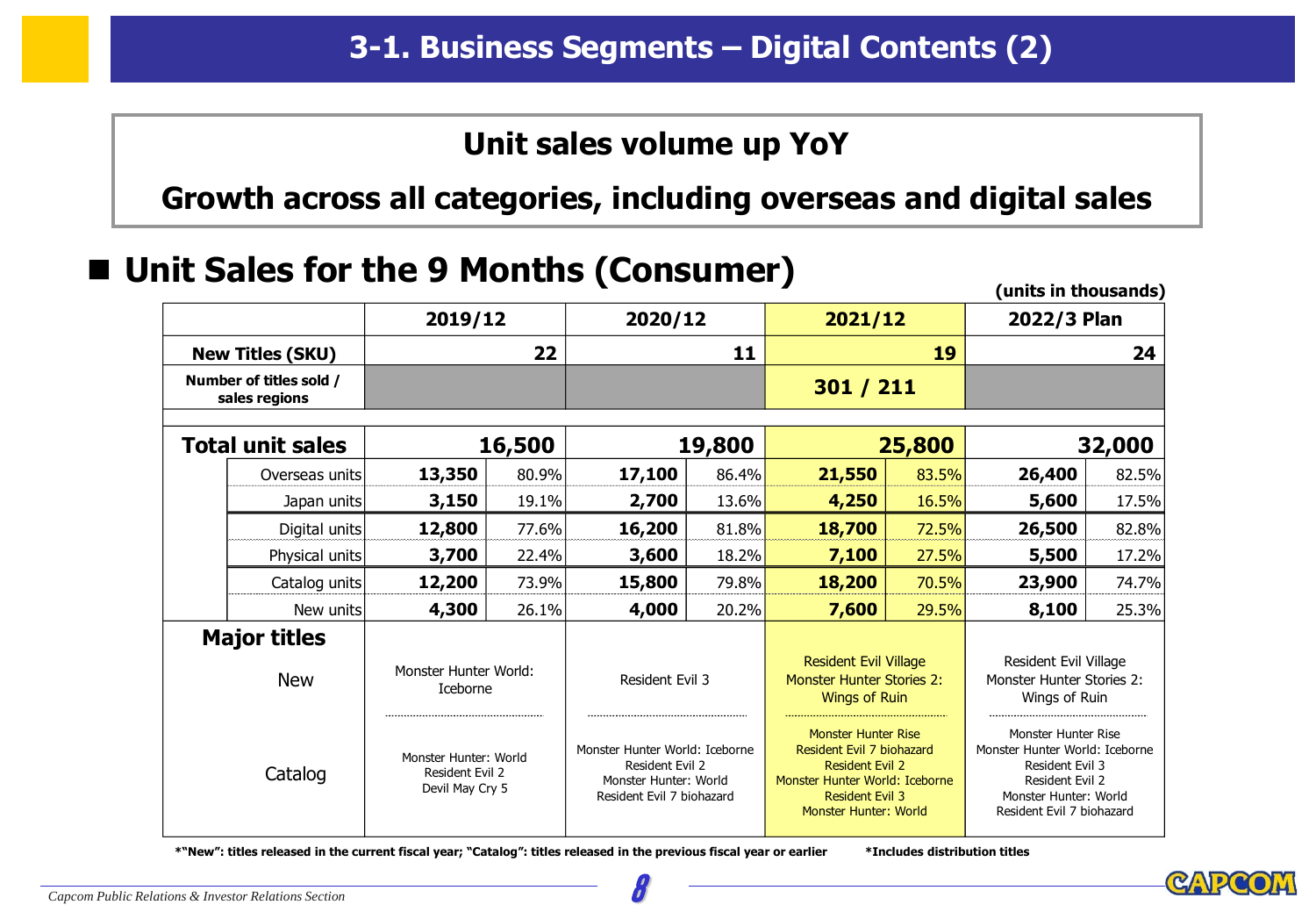## **Focused on growing new-title sales for major brands Aimed to build synergies with sales promotion of past series entries**

#### ◼ **9 Months Highlights (Consumer)**

- Resident Evil Village topped 5.7 million units; won total of 4 awards at Golden Joystick Awards 2021, including Ultimate Game of the Year
- ⚫ Resident Evil 7 biohazard achieved 6th consecutive fiscal year of more than 1 million units in sales



Resident Evil Village

- New title *Monster Hunter Stories 2: Wings of Ruin* sold more than 1.4 million units
- Monster Hunter Rise exceeded 8 million units sold (as of January 18, 2022)

#### ◼ **9 Months Highlights (Mobile Contents)**

⚫ Performance of existing titles remained steady

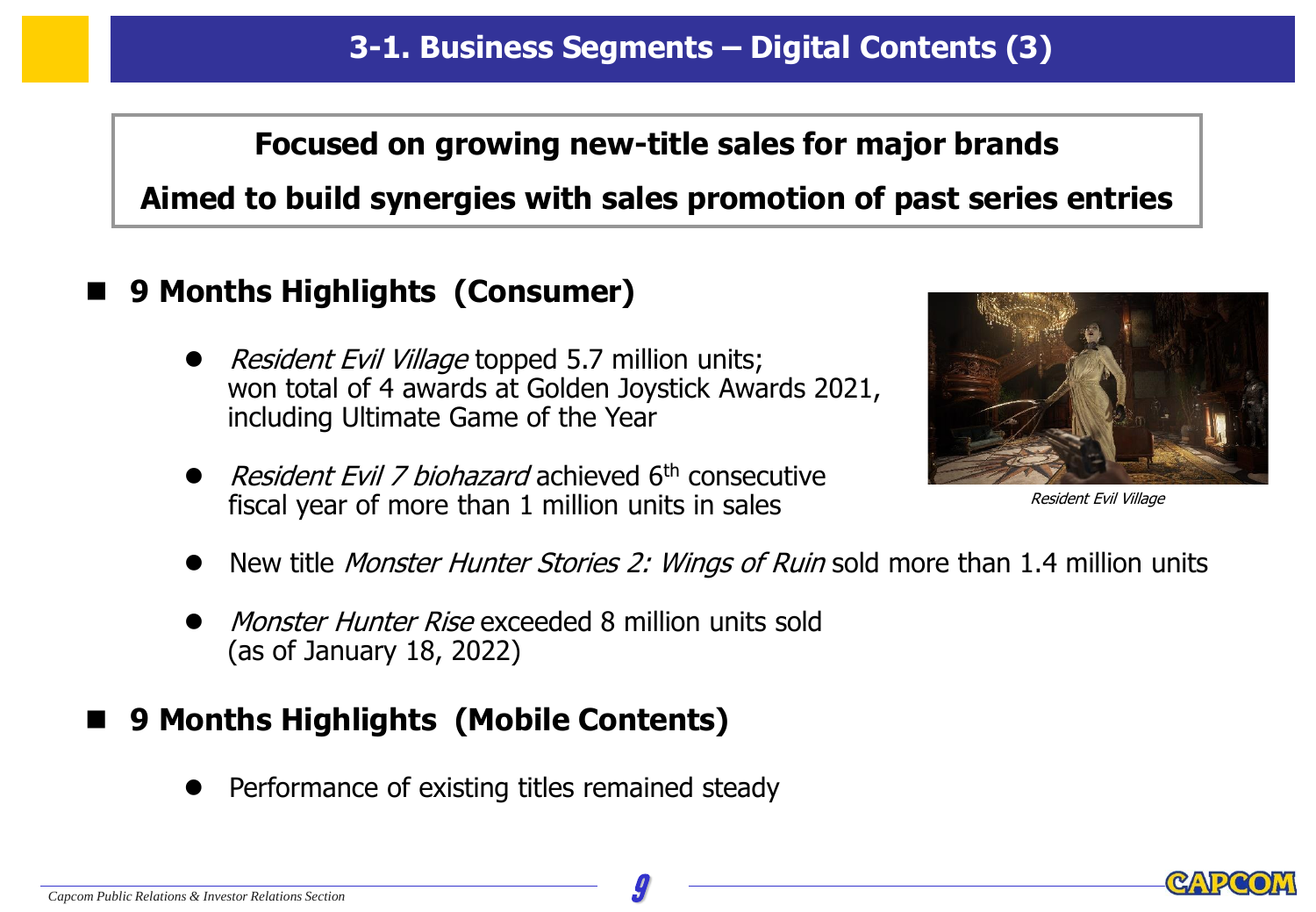#### **Continued operations while watching COVID-19 trends**

#### **Same store sales showed signs of recovery**

◼ **9 Months Business Results**

| PIUIILIIS DUSIIIESS KESUILS | (100 million yen) |         |         |             |
|-----------------------------|-------------------|---------|---------|-------------|
|                             | 2019/12           | 2020/12 | 2021/12 | 2022/3 Plan |
| <b>Net sales</b>            | 92                | 70      | 89      | 130         |
| <b>Operating income</b>     | 11                |         |         |             |
| <b>Operating margin</b>     | <b>12.9%</b>      | 1.2%    | 4.7%    | 5.4%        |
| Same store sales            | $+7%$             | $-28%$  | $+22%$  | $+23%$      |

#### ■ Number of Stores

|                      |        | (Stores) |         |             |
|----------------------|--------|----------|---------|-------------|
|                      | 2020/3 | 2021/3   | 2021/12 | 2022/3 Plan |
| <b>New stores</b>    | 3      |          |         |             |
| <b>Closed stores</b> | 0      |          |         |             |
| <b>Total</b>         | 40     | 41       | 42      |             |

### ■ 9 Months Highlights

⚫ Same store sales: +22%

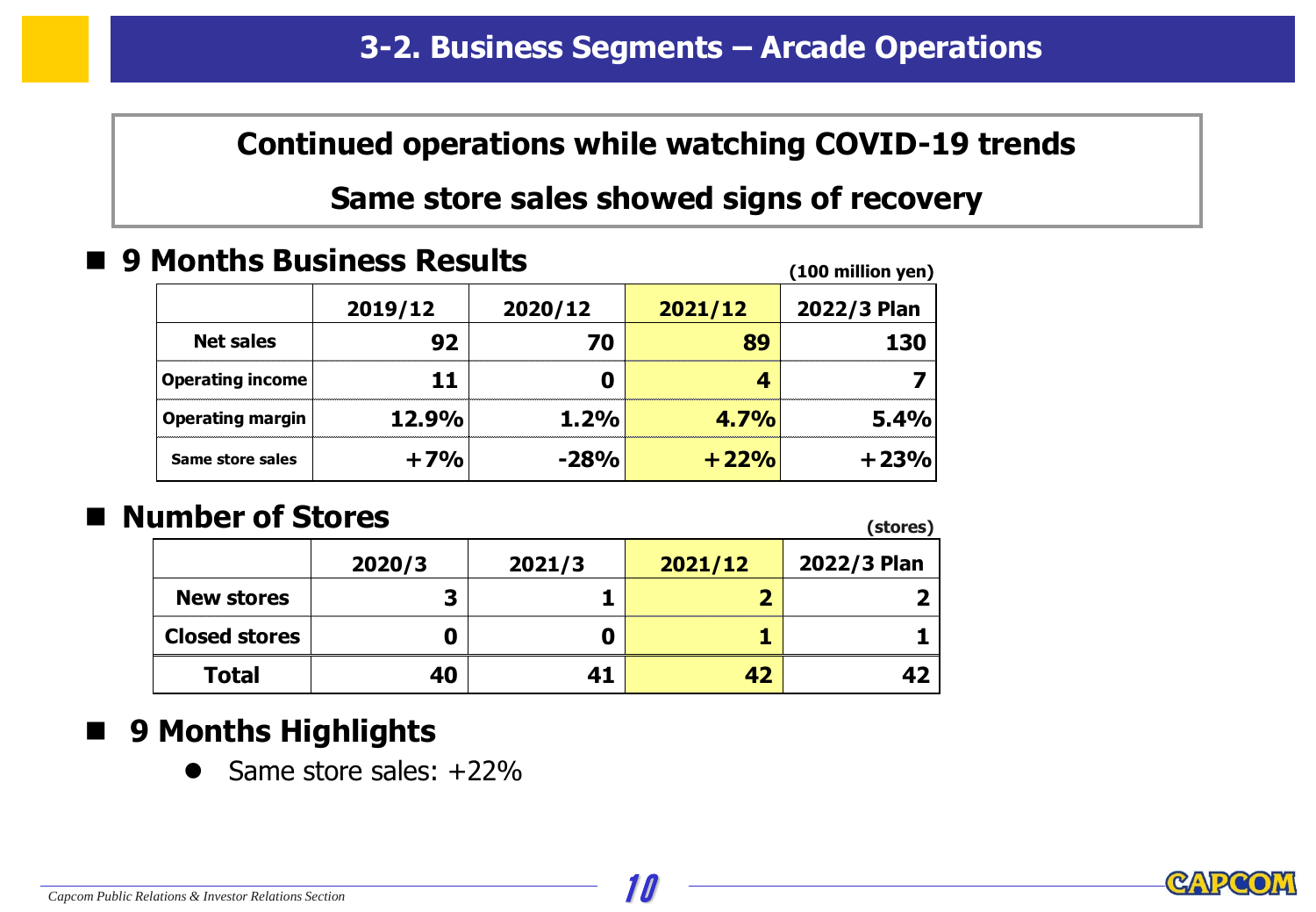#### **Aimed to stably provide new models**

#### **that utilize major IP**

#### ◼ **9 Months Business Results**

**(100 million yen)**

|                         | 2019/12      | 2020/12 | 2021/12 | 2022/3 Plan  |
|-------------------------|--------------|---------|---------|--------------|
| <b>Net sales</b>        |              | 67      | 49      | 55           |
| <b>Operating income</b> | 3            | 24      | 19      | 20           |
| Operating margin        | <b>56.7%</b> | 36.2%   | 39.1%   | <b>36.4%</b> |

### ■ 9 Months Highlights

- ⚫ PS unit sales: 2 new models, 18 thousand units in total sales (2 models, 21 thousand units in total sales in same period of previous year)
- New model *Monster Hunter: World Gold Hunting* sold 10 thousand units

Began operating on December 6, 2021



Monster Hunter: World Gold Hunting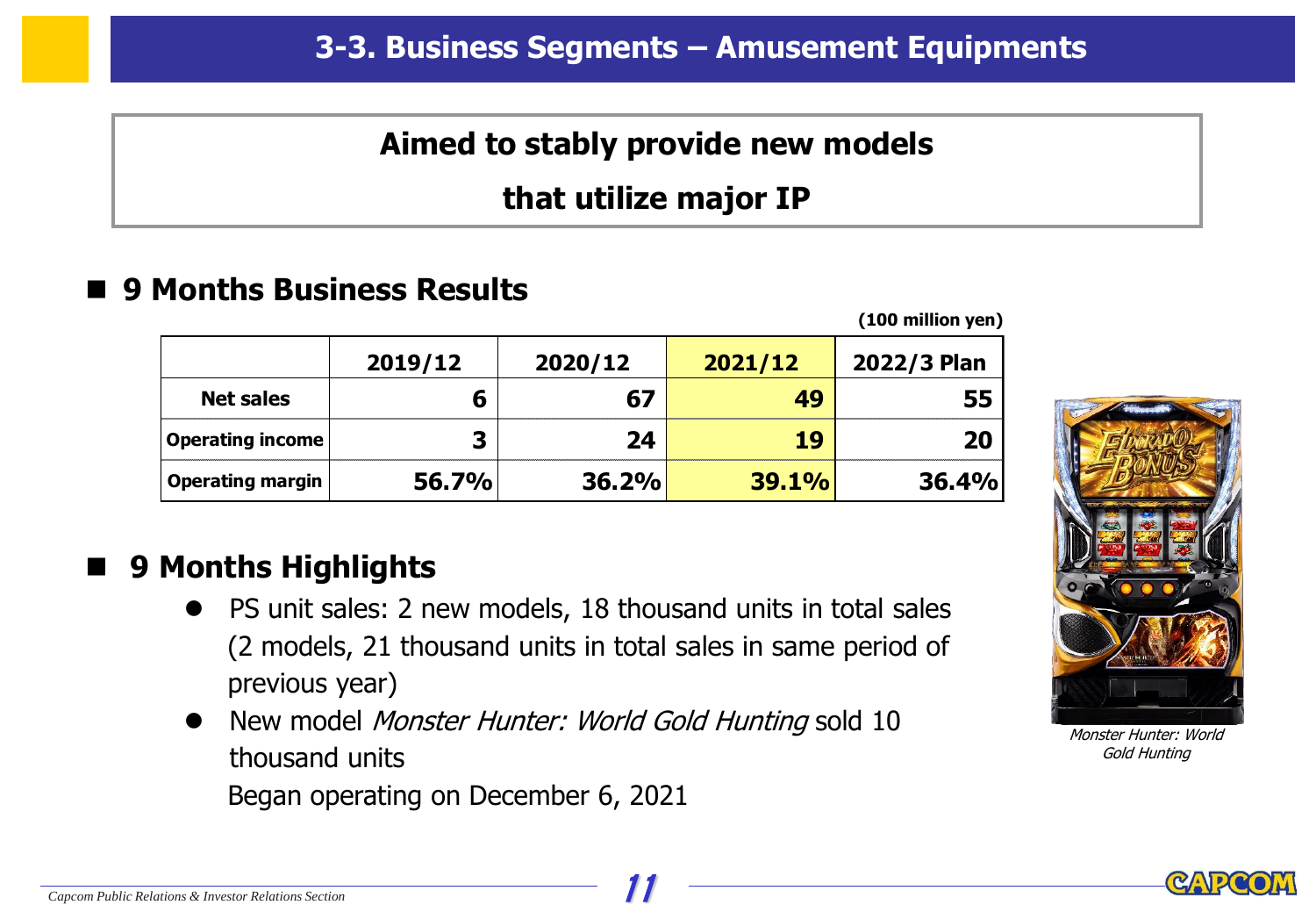## **Promoted Single Content Multiple Usage strategy in conjunction with game sales**

#### ◼ **9 Months Business Results**

|                         |              |         |         | (100 million yen) |
|-------------------------|--------------|---------|---------|-------------------|
|                         | 2019/12      | 2020/12 | 2021/12 | 2022/3 Plan       |
| <b>Net sales</b>        | 24           | 21      | 37      | 37                |
| licensing/media         |              | 20      | 36      | 35                |
| eSports                 |              |         |         |                   |
| <b>Operating income</b> | 3            | 8       | 15      | 10                |
| licensing/media         |              | 14      | 20      | 19                |
| eSports                 |              | -6      | -5      | -9                |
| <b>Operating margin</b> | <b>14.6%</b> | 39.7%   | 41.0%   | 27.0%             |

### ■ 9 Months Highlights

- Hollywood film adaptation Resident Evil: Welcome to Raccoon City was released on November 24, 2021 beginning with markets outside of Japan
- ⚫ Team-based esports Street Fighter League held in both Japan and the U.S.A.



Resident Evil: Welcome to Racoon City ©2021 Sony Pictures Digital Productions Inc. All rights reserved



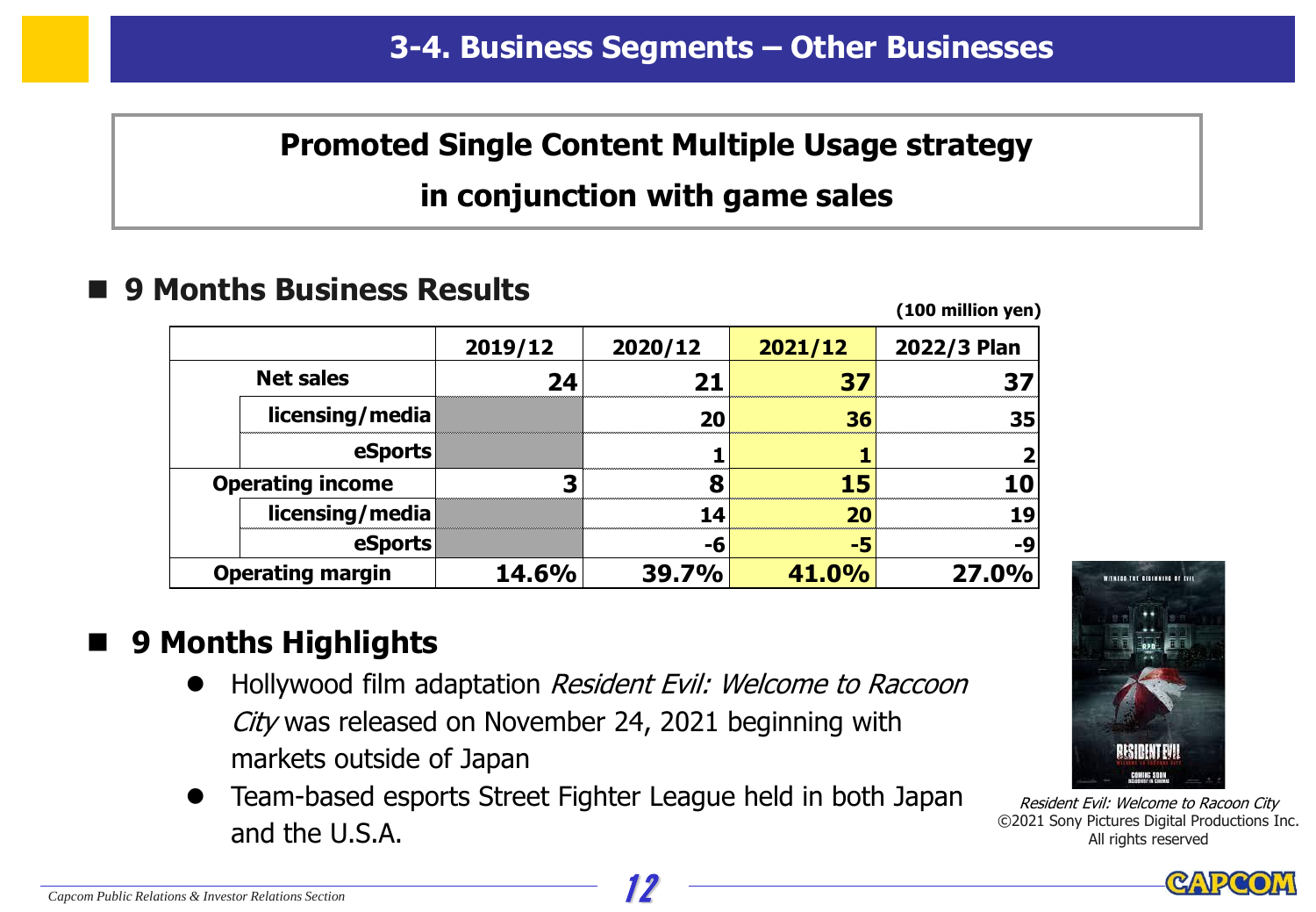- ◼ **Digital Contents business**
	- **Released Monster Hunter Rise for PC, on January 12, 2022 (January 13 JST)**
	- **Continue to promote sales growth for new and catalog titles in Consumer sub-segment**
	- **Focus on title development to bolster pipeline for next fiscal year**
- ◼ **Amusement Equipments business**
	- **Pachislo Devil May Cry 5 slated for March 2022 release**
- **Other Businesses** 
	- **Live-action movie Resident Evil: Welcome to Raccoon City scheduled for January 28, 2022 theatrical release in Japan**
	- **Grand Final for the esports league Street Fighter League: Pro-JP 2021 scheduled for January 29, 2022**

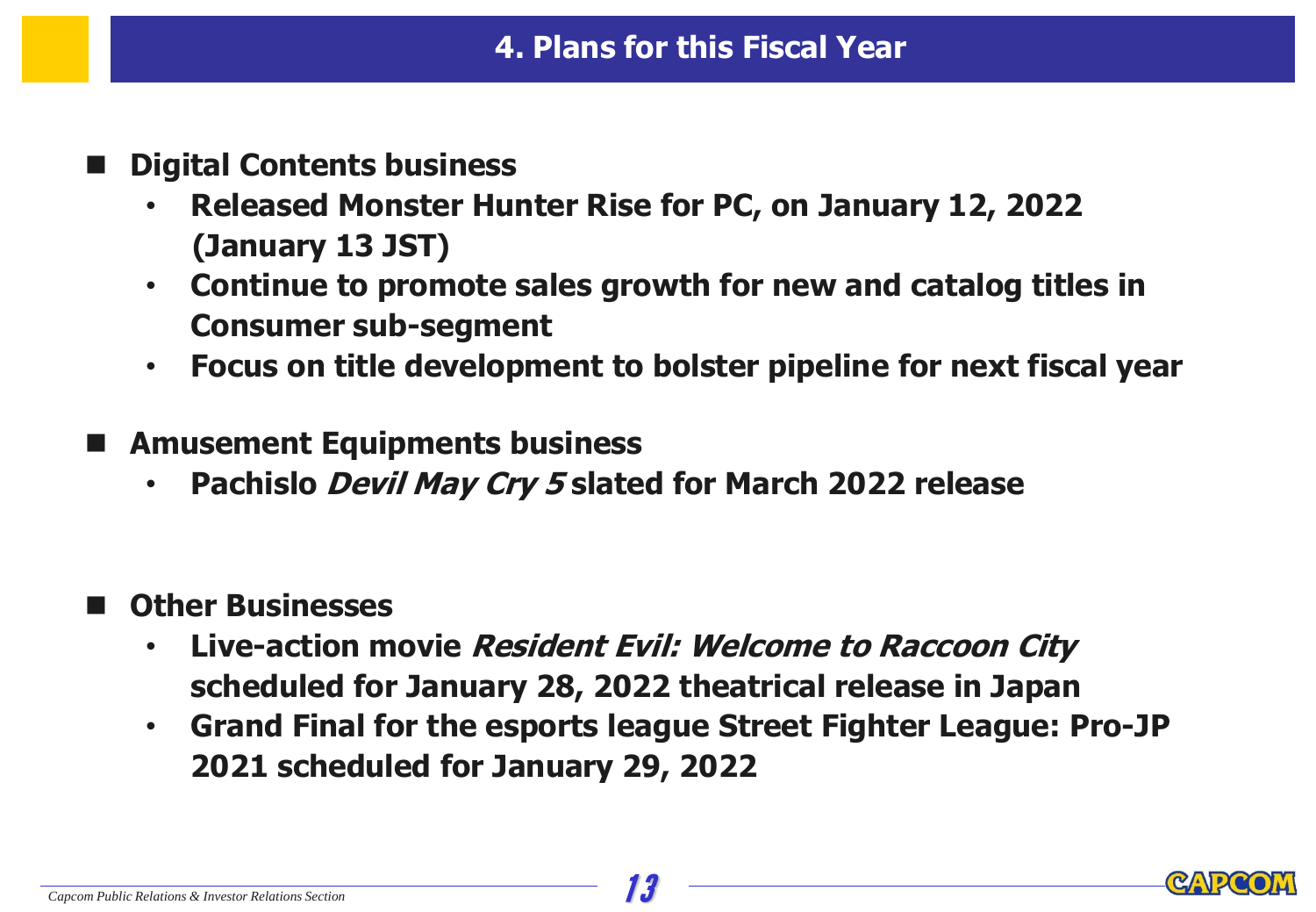#### **5-1. Supplement: Summary of Major Financial Information**

#### ●Profit and Loss Sheet (million yen)

| $\bullet$ , fond and E033 Sheed<br>$\sum$       |        |        |             |        |         |  |  |  |
|-------------------------------------------------|--------|--------|-------------|--------|---------|--|--|--|
|                                                 | 2020/3 | 2021/3 | 2022/3 Plan | $\%$   | 2021/12 |  |  |  |
| <b>Net Sales</b>                                | 81,591 | 95,308 | 100,000     | 104.9% | 88,163  |  |  |  |
| Gross Profit                                    | 40,947 | 52,741 | 62,000      | 117.6% | 49,605  |  |  |  |
| Margin (%)                                      | 50.2%  | 55.3%  | 62.0%       |        | 56.3%   |  |  |  |
| Sales and G&A Expenses                          | 18,119 | 18,145 | 20,000      | 110.2% | 14,509  |  |  |  |
| Operating Income                                | 22,827 | 34,596 | 42,000      | 121.4% | 35,096  |  |  |  |
| Margin (%)                                      | 28.0%  | 36.3%  | 42.0%       |        | 39.8%   |  |  |  |
| Ordinary Income                                 | 22,957 | 34,845 | 42,000      | 120.5% | 36,148  |  |  |  |
| Margin (%)                                      | 28.1%  | 36.6%  | 42.0%       |        | 41.0%   |  |  |  |
| Net income attributable to owners of the parent | 15,949 | 24,923 | 30,000      | 120.4% | 26,708  |  |  |  |
| Margin (%)                                      | 19.5%  | 26.1%  | 30.0%       |        | 30.3%   |  |  |  |

#### ● Sales and Profit by Business Segments (million yen)

|                         | $\sim$ cared and not can be passified begin to he |        |        |             |        |         |
|-------------------------|---------------------------------------------------|--------|--------|-------------|--------|---------|
|                         |                                                   | 2020/3 | 2021/3 | 2022/3 Plan | $\%$   | 2021/12 |
| <b>Digital Contents</b> | Net Sales                                         | 59,942 | 75,300 | 77,800      | 103.3% | 70,453  |
|                         | Operating Income                                  | 24,161 | 37,002 | 44,800      | 121.1% | 35,894  |
|                         | Margin (%)                                        | 40.3%  | 49.1%  | 57.6%       |        | 50.9%   |
| Arcade Operations       | <b>Net Sales</b>                                  | 12,096 | 9,871  | 13,000      | 131.7% | 8,992   |
|                         | Operating Income                                  | 1,211  | 149    | 700         | 469.8% | 419     |
|                         | Margin (%)                                        | 10.0%  | 1.5%   | 5.4%        |        | 4.7%    |
| Amusement<br>Equipments | <b>Net Sales</b>                                  | 6,533  | 7,090  | 5,500       | 77.6%  | 4,937   |
|                         | Operating Income                                  | 2,085  | 2,407  | 2,000       | 83.1%  | 1,932   |
|                         | Margin (%)                                        | 31.9%  | 33.9%  | 36.4%       |        | 39.1%   |
| Others                  | <b>Net Sales</b>                                  | 3,018  | 3,045  | 3,700       | 121.5% | 3,781   |
|                         | Operating Income                                  | 544    | 987    | 1,000       | 101.3% | 1,549   |
|                         | Margin (%)                                        | 18.0%  | 32.4%  | 27.0%       |        | 41.0%   |